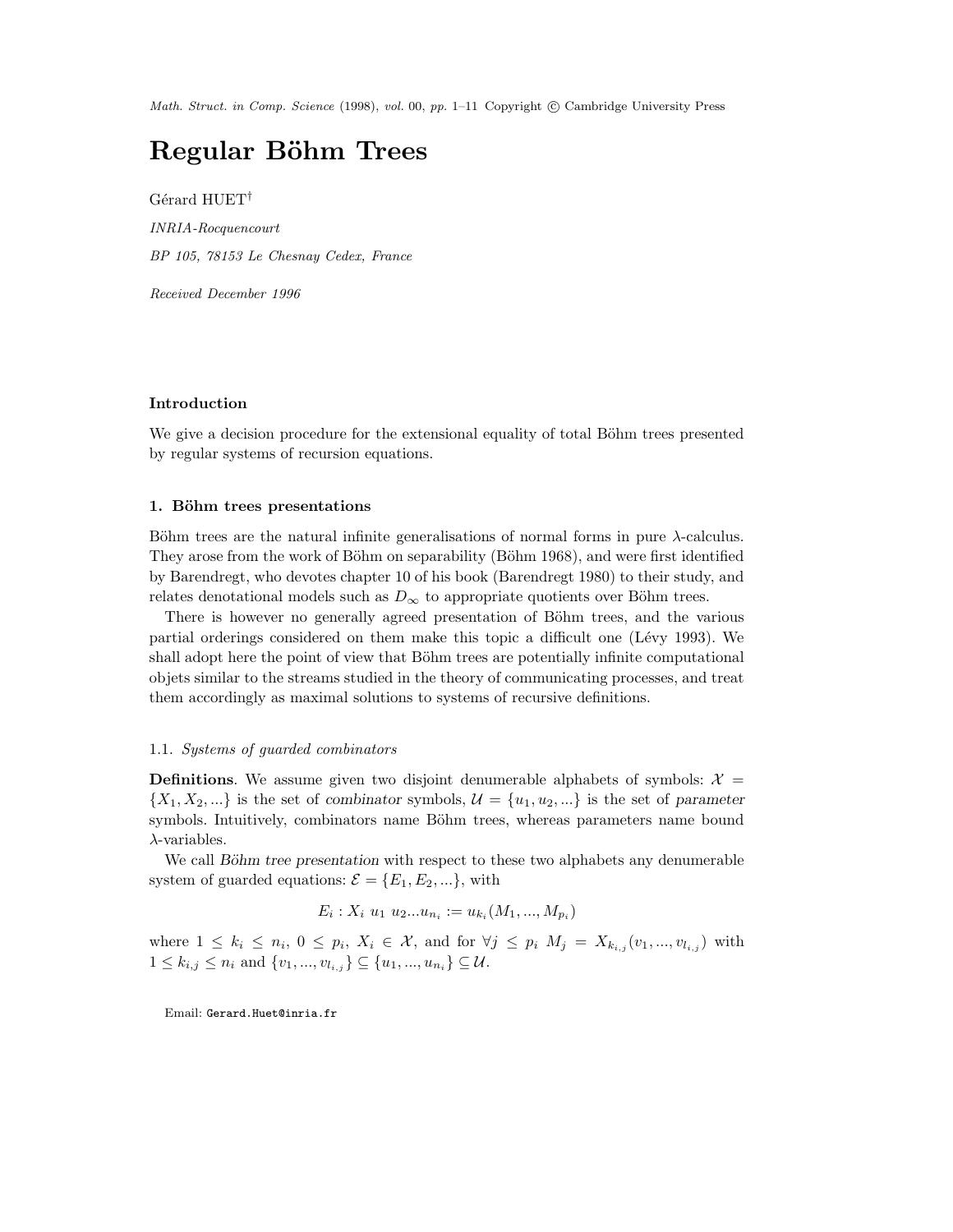### G. Huet  $2$

We assume furthermore the system to be deterministic, in the sense that every  $X \in \mathcal{X}$ possesses at most one defining equation in  $\mathcal E$ . We shall then call arity of  $X_i$  in  $\mathcal E$  the natural number  $n_i$ , and we shall denote it by  $\mathrm{ar}_{\mathcal{E}}(X_i)$ . We say that it is total when every  $X \in \mathcal{X}$  possesses exactly one defining equation in  $\mathcal{E}$ .

#### 1.2. Completeness

Whatever is your favorite formalism for Böhm trees, you ought to be able to convince yourself that any Böhm tree T containing only a finite number of free variables  $\{v_1, ..., v_m\}$ is definable as  $X(v_1, ..., v_m)$  in a suitable Böhm tree presentation. Indeed, if T is the undefined Böhm tree, define it as  $\perp$  in the presentation  $\emptyset$  over  $\mathcal{X} = {\perp}, \mathcal{U} = \emptyset$ . If T is of the form  $\lambda u_1 u_2...u_n \cdot w(T_1,...,T_p)$  and its set of free variables is  $\{v_1,...,v_m\}$ , then let  $T_j$  be represented by  $X_j(v_{j,1},...,v_{j,m})$  in  $\mathcal{E}_j$  for  $1 \leq j \leq p$  where we assume that the parameter sets  $\mathcal{X}_j$  of the  $\mathcal{E}_j$ 's are disjoint. Note that  $v_{j,1}, \ldots, v_{j,m}$  are included in  $v_1, \ldots, v_m, u_1, \ldots, u_n$ . Now choose a new parameter  $X_0$ , and consider the new equation:

$$
E_0: X_0 \ v_1...v_m \ u_1 \ u_2...u_n := w(M_1, ..., M_{p_i})
$$

with  $M_j = X_j(v_{j,1},...,v_{j,m})$ . Now with  $\mathcal{E}_0 = \{E_0\}$  and  $\mathcal{X}_0 = \{X_0\}$ , we consider the presentation  $\bigcup_{i=0}^p \mathcal{E}_j$  over  $\mathcal{X} = \bigcup_{i=0}^p \mathcal{X}_j$ . In this presentation, T may indeed be defined as  $X_0(v_1, ..., v_m)$ . This construction may be made rigorous as a limit construction, defining T as the ideal of its finite approximations, as usual.

Let us remark at this point that this shows that Böhm tree presentations are general enough to represent arbitrary families of finitely generated Böhm trees, which is enough for instance to represent Böhm trees of any  $\lambda$ -term. But they permit to do more, in that we may represent dags and looping structures.

For instance, the  $\lambda$ -term in normal form  $\lambda u_1 u_2 \cdot (u_1 \lambda v \cdot (v v) \lambda w \cdot w)$  may be presented as X in the system

$$
\begin{array}{rcl}\nX & u_1 & u_2 & := & u_1(D, I) \\
D & v & := & v(I(v)) \\
I & w & := & w\n\end{array}
$$

with sharing of combinator I. Whereas the single equation  $Z u := u(Z)$  defines as Z the infinite tree  $\lambda u_1 \cdot u_1(\lambda u_2 \cdot u_2(\ldots))$ . Another example is the fixpoint combinator Y, with  $Y f := f(Y(f))$ . Still another example, also denoting an infinite Böhm tree, is J presented by the system:  $J x y := x(J(y))$ . It is the Böhm tree of  $\lambda$ -term  $(\mathbf{Y} \lambda j \lambda x \lambda y (x (j y))),$ for  $Y$  any fixpoint combinator such as Curry's.

Indeed we shall call regular any finitely definable Böhm tree (in analogy with regular languages).

**Definition.** We call regular any finite Böhm tree presentation. Such presentations define Böhm trees which are regular in the sense of admitting only a finite number of distinct subtrees, up to variable renaming. Of course not every Böhm tree is regular.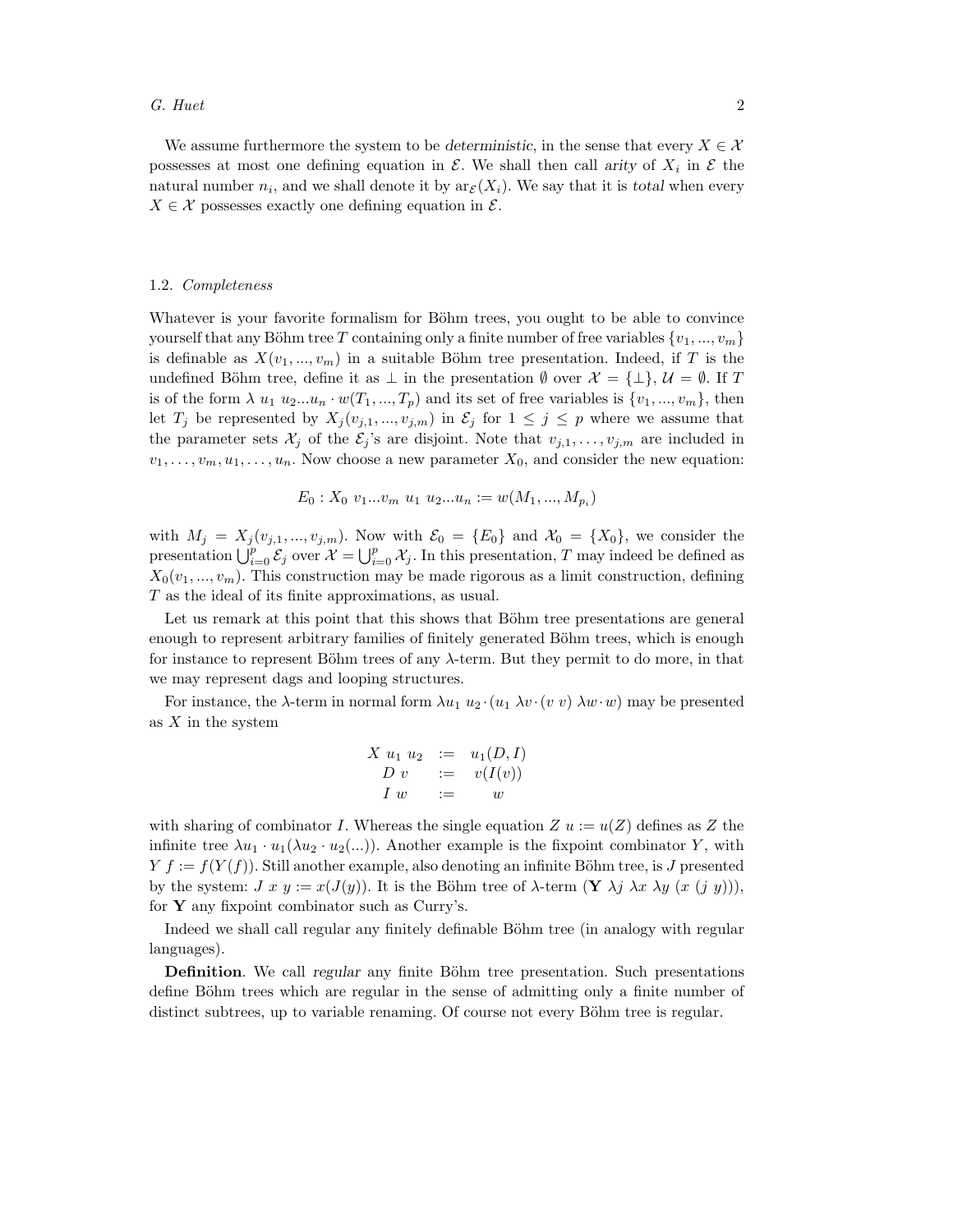## 2. Semantics

We just saw that arbitrary finitely generated Böhm trees were definable by Böhm tree presentations. Conversely, let us show that any Böhm tree presentation defines a unique Böhm forest.

#### 2.1. Parameterization of Böhm trees

We start with a few auxiliary technical notions.

If  $T$  is the (defined) Böhm tree

 $\lambda u_1 u_2...u_n \cdot w(T_1,...,T_p)$ 

and x is a variable, we define  $(T x)$  as the Böhm tree

$$
\lambda u_2...u_n \cdot w'(T'_1,...,T'_p)
$$

if  $n > 0$ , with  $w' = x$  if  $w = u_1$  and  $w' = w$  otherwise, and  $T'_j$  is obtained from  $T_j$ by substituting every free occurrence of  $u_1$  by x. If  $n = 0$  it is just the Böhm tree  $w(T_1, ..., T_p, x)$ . Finally, when T is the undefined Böhm tree  $\perp$ , we define  $(T x)$  as  $\perp$ .

The top node of the defined Böhm tree

$$
T = \lambda u_1 u_2 ... u_n \cdot w(T_1, ..., T_p)
$$

is the triple  $(n, w, p)$ . The head variable w may be encoded as a de Bruijn index, or as a pair of indexes as in (Huet 1993), or in any way which is invariant by variable renaming. A path u in tree T is a list of integers addressing a node  $T/u$  in the tree. If u is the empty list  $T/u$  is the top node of T. If  $u = q$ ; v with  $q \leq p$  then  $T/u$  is  $T_q/v$ .

Two trees  $T$  and  $T'$  are different if and only if there exists a common path u such that  $T/u \neq T'/u$ . In this case we define the distance  $d(T, T')$  between T and T' as  $2^{-h}$ , where h is the minimum of the lengths of such differentiating paths, otherwise  $d(T, T') = 0$ . The set of (finite and infinite) Böhm trees equipped with distance  $d$  has the structure of a complete metric space.

#### 2.2. Constructing the Böhm forest

Now every X-indexed family of Böhm tree T is mapped into an X-indexed family  $\mathcal{E}(T)$ as follows. If X has no defining equation in  $\mathcal E$  then  $\mathcal E(T)_X = \perp$ .

If it has the defining equation:

$$
X \ u_1 \ u_2...u_n := u_k(M_1, ..., M_p)
$$

with  $M_i = X_i (v_1, ..., v_l)$  then

$$
\mathcal{E}(T)_X = \lambda u_1 u_2 \dots u_n \cdot u_k(T_1, \dots, T_p)
$$

with  $T_j = (T_{X_j}v_1, ..., v_l)$  as defined in the previous section.

This defines a contracting map  $T \mapsto \mathcal{E}(T)$ , in the sense that if for all trees  $T, T'$ , we have  $d(\mathcal{E}(T), \mathcal{E}(T')) \leq \frac{1}{2}d(T, T')$ . We leave this easy proof to the reader. By the Banach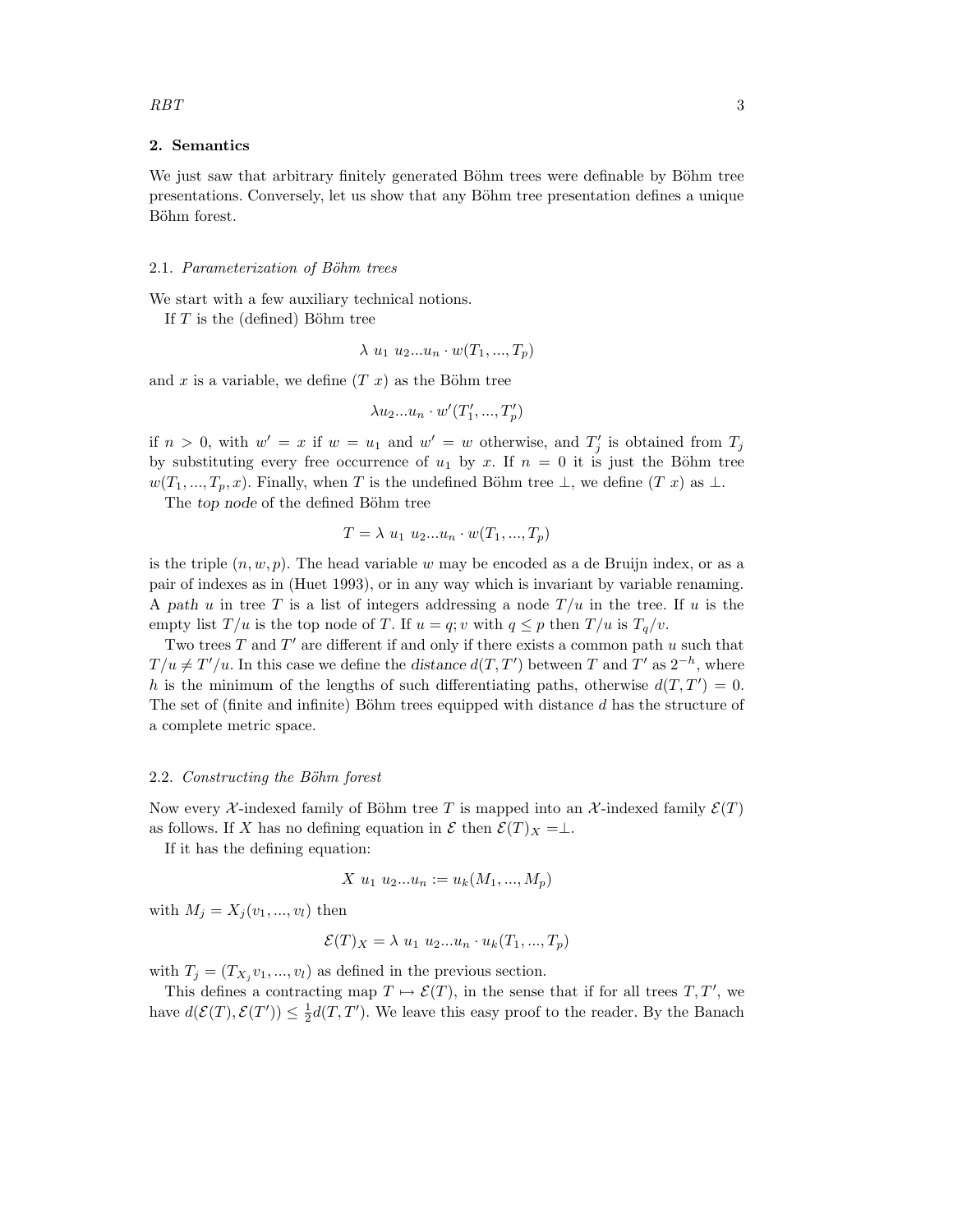fixpoint theorem it has a unique fixpoint associating a Böhm tree  $T_X$  to every combinator X in  $\mathcal X$ . These trees are all total when  $\mathcal E$  is total.

Remark that when X has no defining equation in  $\mathcal E$  we could alternatively define  $\mathcal{E}(T)_X = X$ . We would get a slight generalisation of Böhm trees with (parameterized) constructors, whose leaves are of the form  $X(v_1, ..., v_l)$  for  $X \in \mathcal{X}$  with no definition in E.

## 2.3. Alternative formulations

Many variations on the formulation of systems of recursive combinators are possible. What is essential is that our combinator definitions are guarded, in the sense that the head variable is explicit in the definition of each combinator, which guarantees that every defined combinator is solvable, in the sense of having a head normal form. It is the guard indeed that guarantees that the defining map is contracting.

Our definition is minimal in the sense that we define the Böhm tree one layer at a time: each immediate subterm  $M_i$  starts with a combinator symbol. We may relax this condition by simply requiring that a right hand side is a head expression  $u(M_1, ..., M_p)$ where the  $M_j$ 's are either formed with a combinator applied to parameters (as above), or else are themselves head expression.

Another variation is to be on the contrary more restrictive, by demanding that each  $M_i$  is a linear pattern  $X(v_1, ..., v_m)$  where the  $v_k$ 's are distinct variables. Obviously both variations have the same expressive power, but differ in the number of combinators needed to define a given Böhm tree.

## 2.4. Operational Semantics

Systems of recursive combinators admit a straightforward operational semantics, by viewing each definition as a rewrite rule. This is similar to combinatory reduction, the recursive nature of our systems does not introduce extra difficulty. In terms of  $\lambda$ -calculus, as usual, one gets a notion of weak reduction, i.e. a reduction which does not occur below λs. In order to get a more interesting equational theory, one has to allow η-expansion, leading to a notion of extensional equality.

## 3. Extensional equality

In the following we assume given alphabets  $\mathcal X$  and  $\mathcal U$  as well as a regular Böhm tree presentation  $\mathcal{E}$ . We saw that Böhm trees could be represented as linear patterns of the form  $X(v_1, ..., v_m)$  with  $X \in \mathcal{X}$  and the  $v_j$ 's distinct variables in  $\mathcal{U}$ . Let us now relax the linearity requirement.

**Definition.** A pattern is any expression  $X(v_1, ..., v_m)$  with  $X \in \mathcal{X}$  and  $v_j \in \mathcal{U}$  for  $1 \leq j \leq m$ . The pattern is said to be saturated if  $m \geq \text{arg}(X)$ .

A head expression is an expression  $u(M_1, ..., M_p)$  where  $u \in \mathcal{U}$  and the  $M_j$ 's are simple expressions for  $1 \leq j \leq p$ , where a simple expression is either a pattern or a head expression.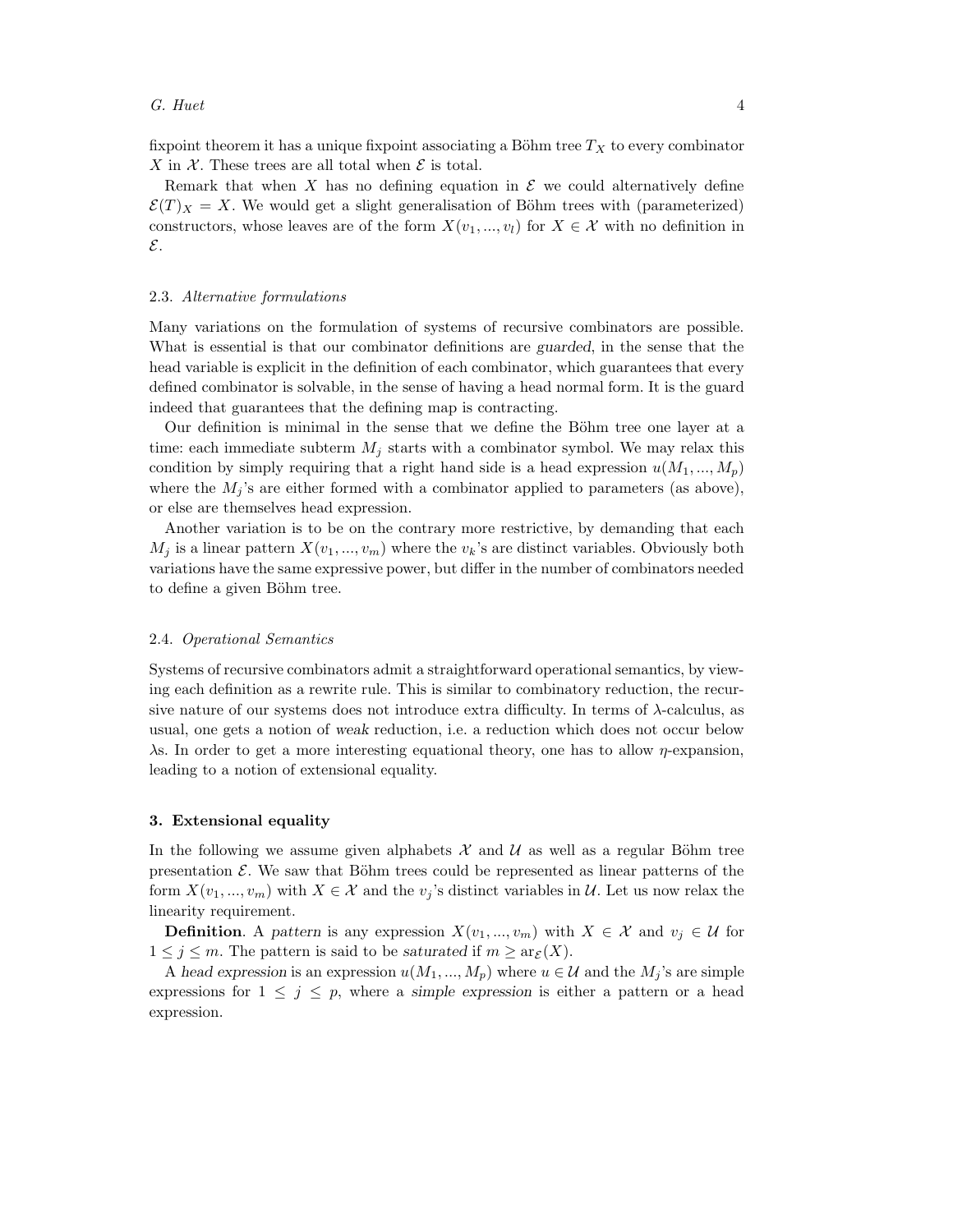We define the notion of shape of a simple expression as follows. The shape of the head expression  $u(M_1, ..., M_p)$  is  $(-p, u)$ . The shape of pattern  $X(v_1, ..., v_m)$ , with X defined by equation:

$$
E: X \ u_1 \ u_2...u_n := u_k(M_1, ..., M_p)
$$

is defined as  $(n-p-m, v)$  where v is  $v_k$  if  $k \leq m$ , and  $w_j$  if  $k = m+j$ , where  $w_1, w_2, ...$  is some denumerable set disjoint from  $\mathcal{U}$ . Finally, the shape of pattern  $X(v_1, ..., v_m)$ , with X undefined, is defined as some default value  $\perp$ .

We say that two simple expressions are similar when they have the same shape, dissimilar otherwise.

We shall now define extensional equality as the largest bisimulation consistent with  $\mathcal E$ which separates dissimilar expressions. More precisely, we define mutually an inductive relation  $\equiv_{\mathcal{E}}$  and a co-inductive relation  $\sim_{\mathcal{E}}$  between simple expressions by the following closure conditions:

Consistency :  $M_i \equiv_{\mathcal{E}} N_i$  (1 ≤ i ≤ p)  $\Longrightarrow u(M_1, ..., M_p) \sim_{\mathcal{E}} u(N_1, ..., N_p)$ 

*Inclusion* :  $M \sim_{\mathcal{E}} N \Longrightarrow M \equiv_{\mathcal{E}} N$ 

where  $M$  and  $N$  are patterns.

*Extensionality* : 
$$
M(x) \equiv_{\mathcal{E}} N(x) \Longrightarrow M \equiv_{\mathcal{E}} N
$$

Here  $M$  and  $N$  are unsaturated patterns where parameter  $x$  does not occur.

$$
Definition : M := N \ \in \mathcal{E} \Longrightarrow M \equiv_{\mathcal{E}} N
$$

$$
Renaming: M \equiv_{\mathcal{E}} N \Longrightarrow \sigma(M) \equiv_{\mathcal{E}} \sigma(N)
$$

where M and N are patterns and  $\sigma$  is a parameter substitution (not necessarily one-one).

The renaming rule could be dispensed with if we impose the linearity of patterns (at the cost of increasing the number of combinators); it would then be reduced to  $\alpha$ -conversion, which may be made implicit provided a proper canonical representation of parameter variables.

If  $\mathcal E$  is not total, when we want to consider undefined combinators as representing the undefined tree rather than free constructors, we could single out one such undefined combinator, say  $\perp$ , and add the following extra closure conditions:

$$
Undefined: X \equiv_{\mathcal{E}} \bot
$$

where  $X \in \mathcal{X}$  has no defining clause in  $\mathcal{E}$ .

*Saturation*: 
$$
\bot(x) \equiv_{\mathcal{E}} \bot
$$

Finally, we take the closure conditions for  $\equiv_{\mathcal{E}}$  to be an equivalence relation (Reflexivity, Symmetry, Transitivity), and a congruence with respect to application: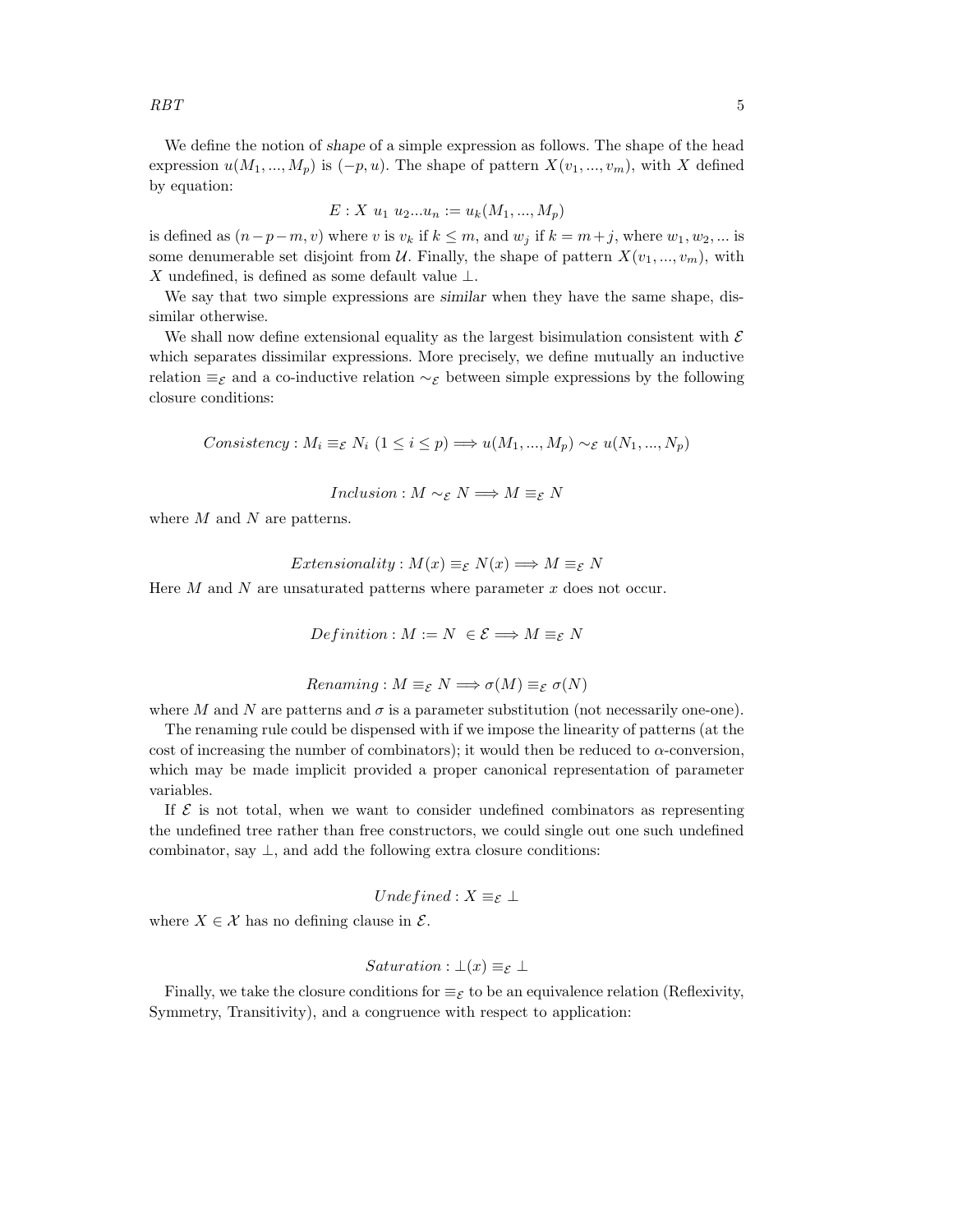Congruence :  $M \equiv_{\mathcal{E}} N \Longrightarrow M(x) \equiv_{\mathcal{E}} N(x)$ 

where  $M$  and  $N$  are patterns and  $x$  a parameter.

This ends the mutual definition of relations  $\sim_{\mathcal{E}}$  and  $\equiv_{\mathcal{E}}$ .

**Lemma 1.**  $M \equiv_{\mathcal{E}} N$  only if M and N are two similar expressions.

Proof. Similarity is an equivalence relation. It is straightforward to check that it is preserved by rules Extensionality, Renaming, and Congruence. By definition, rules Definition, Undefined and Saturation introduce as equivalent only similar expressions. Finally, since Consistency relates only similar expressions, and is the only introduction rule for  $\sim$ g, similarity is also enforced by rule Inclusion. Assume that  $M \equiv g N$ ; by induction on its proof, we get that M and N are similar. Inversely,  $M \sim_{\mathcal{E}} N \Longrightarrow False$  for any two dissimilar simple expressions.

**Remarks.** Note that  $\sim$ g is not defined inductively. It is rather a co-inductive definition, in the sense of Pitts (Pitts 1994). It has the flavor of defining truth as consistency, in the spirit of inductionless induction (Huet and Hullot 1982). For instance, with

$$
\mathcal{E}_{\mathcal{Y}} = \{ Y \ f := f(Y(f)); \ Z \ f := f(Z'(f)); \ Z' \ f := f(Z(f)) \}
$$

we may prove by co-induction that  $Y \sim_{\mathcal{E}_{\mathcal{Y}}} Z$ .

On the other hand,  $\equiv_{\mathcal{E}}$  is an inductively defined equivalence relation.  $\sim_{\mathcal{E}}$  and  $\equiv_{\mathcal{E}}$  are mutually defined in the same recursion. Such mixtures of inductively and co-inductively defined objects are explained in (Giménez 1995); a corresponding proof package, allowing such definitions and the mechanical checking of formal proofs about such objects, is available in the Coq proof assistant (Giménez 1996).

From the semantics point of view,  $M \sim_{\mathcal{E}} N$  corresponds to equality in  $D_{\infty}$  of the Böhm trees defined by M and N in  $\mathcal E$  (Wadsworth 1976).

Many equivalent variations are possible. For instance, we do not need the closure by reflexivity, which may be proved to be an admissible rule. Similarly, Symmetry may be dispensed with, if we add the symmetric rules of Definition and Undefined. On the other hand, remark that we cannot dispense with transitivity, for instance to chain applications of Extensionality. And thus we are obliged to have an interplay between an inductive and a co-inductive relation (the co-inductive closure by transitivity being trivial).

If, on the other hand, we were interested in intensional equality (i.e. equality of the underlying Böhm trees), we would need to restrict the Extensionality rule to unsaturated patterns, in the spirit of Section 9-C of (Hindley and Seldin 1986).

### 4. Decidability of Regular Systems

The main result of this paper is to show that extensional equality is decidable for regular systems.

**Theorem.** It is decidable whether  $M \equiv_{\mathcal{E}} N$  for any regular total  $\mathcal{E}$  and simple expressions M and N.

We shall now prove this theorem, by exhibiting a completion algorithm which completes a finite set of equations into another one which either equates two dissimilar head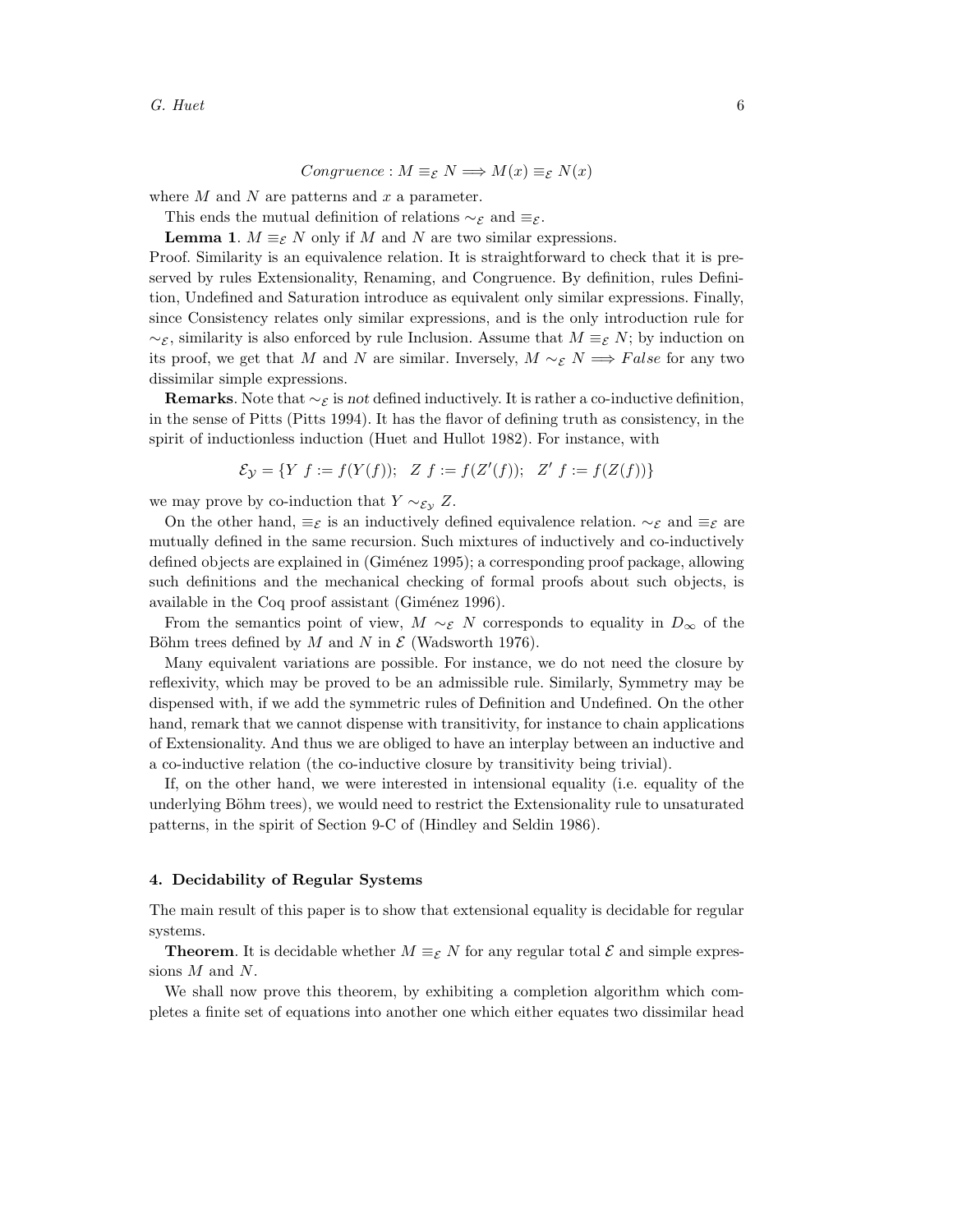expressions, or else is closed by the closure conditions above. The theorem follows from its termination proof. This algorithm is inspired from a similar one in recursive program schemas (Courcelle et al. 1974).

#### 4.1. The algorithm

Each recursion combinator  $X_i$  is either undefined or it has a unique recursion equation  $E_i$  defining it in a given regular system:

$$
E_i: X_i \ u_1 \ u_2...u_{n_i} := u_{k_i}(M_1, ..., M_{p_i}).
$$

We decide sets of equations of the form  $E : M = N$  where M and N are simple expressions.

The algorithm manages two sets  $CON$  and  $HYP$  of such formulas. Initially, the set of conjectures is put in  $HYP$ , and  $CON$  is initialised as empty. The algorithm terminates with YES when  $HYP$  is empty.

Here is one step of the algorithm, when  $HYP$  is non empty: let  $HYP = REST \cup \{E\}$ , with  $E$  of the form above. If  $E$  is already in  $CON$  modulo equivalence and renaming, we just iterate with  $HYP := REST$  and CON unchanged. Otherwise, let us unfold M and N to head normal form, in case we do not have them already in head variable form, by using the defining equation for their governing combinator. This may need replacing M by  $(M z_1... z_k)$  and N by  $(N z_1... z_k)$ , where  $z_1,..., z_k$  are new variables not occurring already in  $M$  or  $N$ , in order to have the  $X$ 's have enough arguments to match their arity. This is the analogue of  $\eta$  expansion. We thus get two applicative forms  $x(M_1, ..., M_l)$ and  $y(N_1, ..., N_m)$ . Now if either  $x \neq y$  or  $l \neq m$  the algorithm stops with answer NO. Otherwise, we iterate, with  $HYP := REST \cup \{E_1, ..., E_l\}$  where  $E_q : M_q = N_q$  and  $CON := CON \cup {E}.$ 

When the governing combinator of  $M$  is undefined, then if governing combinator of  $N$ is also undefined we iterate with  $HYP := REST$  and  $CON$  unchanged, and otherwise we stop with answer NO.

## 4.2. Its proof

Remark that, without loss of generality, we may assume that  $HYP$  and  $CON$  contain only equations between patterns; an initial query containing a head expression may be reduced to pattern queries by one initial pass; thereafter head expressions occur only in temporary conjectures in the processing step.

Lemma 2. The algorithm always terminates.

Proof. There is a finite number of candidates for CON, since all patterns  $X(v_1, ..., v_m)$ stored in CON (except possibly the ones given in the initial query) have a number of parameter arguments  $m$  bound by the maximum of such arguments in all  $X$ -patterns used in right hand sides of the system  $\mathcal{E}$ .

**Lemma 3.** When the algorithm stops with YES,  $M \equiv_{\mathcal{E}} N$  for every initial conjecture  $M = N$ .

Proof. Every initial conjecture ends up in CON ultimately. Let us consider the set of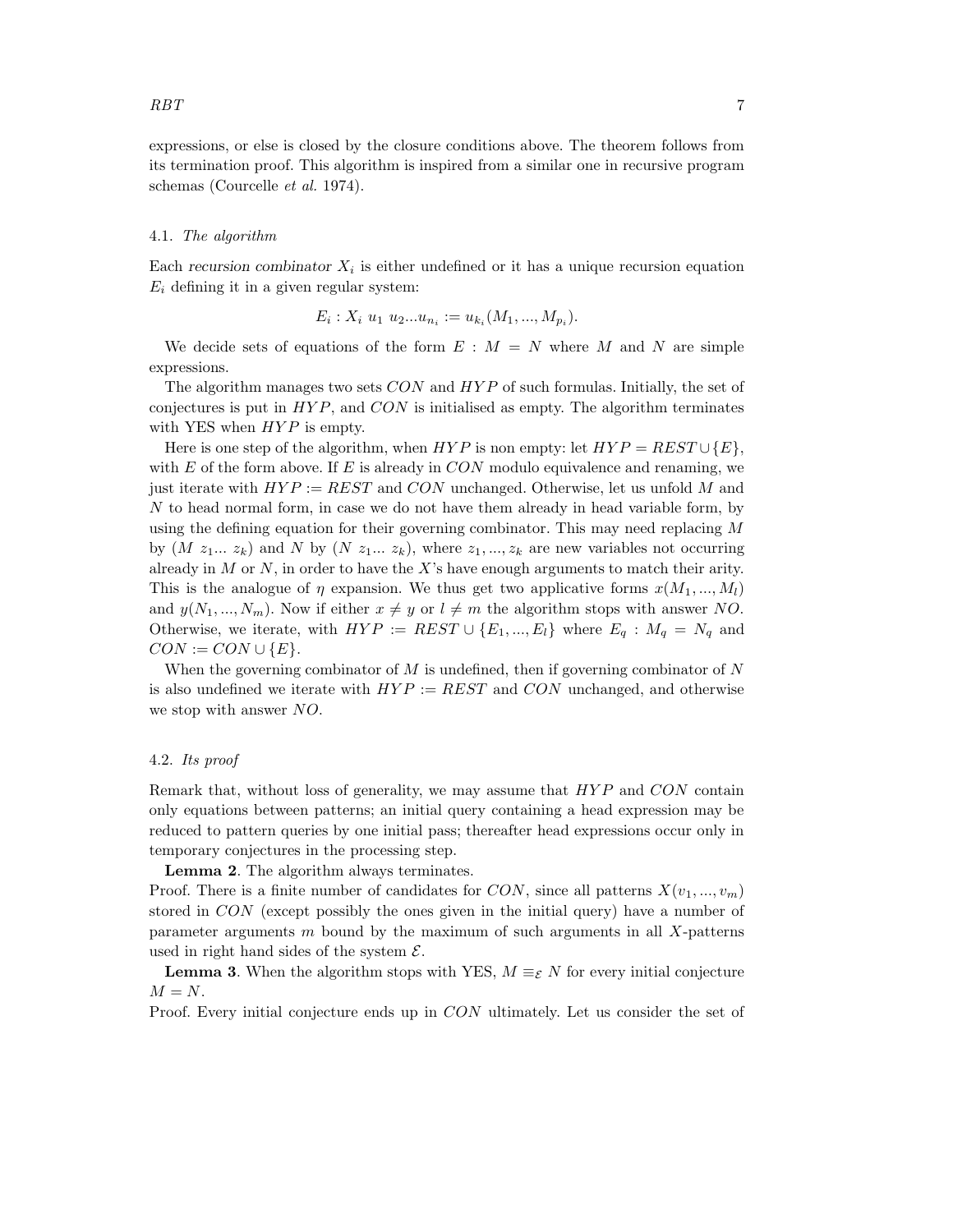pairs CON as a relation  $\rho$  between simple expressions, and let  $\sigma$  be the closure of  $\rho$  by rules Extensionality, Definition, Renaming, Equivalence and Congruence (plus Undefined and Saturation if we allow undefined combinators). By construction of the algorithm, the rule Consistency holds when we replace  $\equiv$ ε by  $\sigma$  and  $\sim$ ε by  $\rho$ . Thus, by bisimulation/coinduction, we have that  $\rho \subseteq \sim_{\mathcal{E}}$  and  $\sigma \subseteq \equiv_{\mathcal{E}}$ . Thus in particular  $M \equiv_{\mathcal{E}} N$  for every initial conjecture  $M = N$ .

Lemma 4. When the algorithm stops with NO, the set of initial conjectures is inconsistent.

Proof. The steps of the algorithm correspond to inversion schemas of the various closure conditions. Thus all the formulas placed in CON are logical consequences of the initial conjectures. When the algorithm stops with NO, one such formula equates two dissimilar expressions, from which a contradiction may be derived by lemma 1.

Equivalently, the algorithm may be interpreted in this case as a successful search for a separating path (in the sense of section 4.4 below) in the Böhm trees denoted by two members of one initial equation.

Note. We provide in this paper only informal proofs. It is hoped that fully formal proofs, mechanically verified by the Coq proof assistant, will be soon available.

#### 4.3. Example:  $I = J$

Here is a simple, but generic, example of the procedure.

Let  $\mathcal{E} = \{J x y := (x (J y)); I x := x\}.$  We show that  $I \equiv_{\mathcal{E}} J$ .

Initially  $CON_0 = \{\}, HYP_0 = \{I = J\}.$ 

We select  $E_0$ :  $I = J$ . We introduce new variables x and y,  $\eta$ -expand to  $(I x y) =$  $(J x y)$ , and substitute I and J by their definitions, obtaining  $(x y) = (x (J y))$ . Since shapes fit, we generate the subgoal  $y = (J \, y)$  (Note that we get rid of the useless x, this is important.) Thus we get:  $CON<sub>1</sub> = {I = J}$ ,  $HYP<sub>1</sub> = {y = (J y)}$ .

We now select  $E_1 : y = (J \, y)$ . We *n*-expand to  $(y \, z) = (J \, y \, z)$ , substitute J, and get  $(y \ z) = (y \ (J \ z))$ . Since shapes fit, we generate the subgoal  $z = (J \ z)$ , and get  $CON_2 = \{I = J, y = (J y)\}, HYP_2 = \{z = (J z)\}.$ 

We now select  $E_2: z = (J z)$ . But this equation is equivalent by renaming to one in  $CON_2$ , and thus we stop with  $CON_3 = \{I = J, y = (J y)\}\$ ,  $HYP_3 = \{\}$ . Thus we have shown that  $I \equiv_{\mathcal{E}} J$ , i.e. that  $\lambda x \cdot x = (\mathbf{Y} \lambda j \lambda x \lambda y (x (j y)))$  in  $D_{\infty}$ .

As exercise for the reader, we suggest trying the algorithm on proving  $Y \sim_{\mathcal{E}_Y} Z$  in the presentation  $\mathcal{E}_{\mathcal{Y}}$  above.

#### 4.4. Distances, separability, apartness

We recognize as equal combinators defining Böhm trees which are indeed quite different as trees, since I has a finite Böhm tree, whereas  $J$ 's is infinite. And note that these Böhm trees do not correspond to equivalent  $\lambda$ -terms in the sense of  $\beta\eta$ -conversion; intuitively an infinite number of  $\eta$  expansions is necessary to transform I into J. However, these trees are not separable in the sense of Böhm's theorem.

The equality between Böhm trees which is here in question corresponds to trees being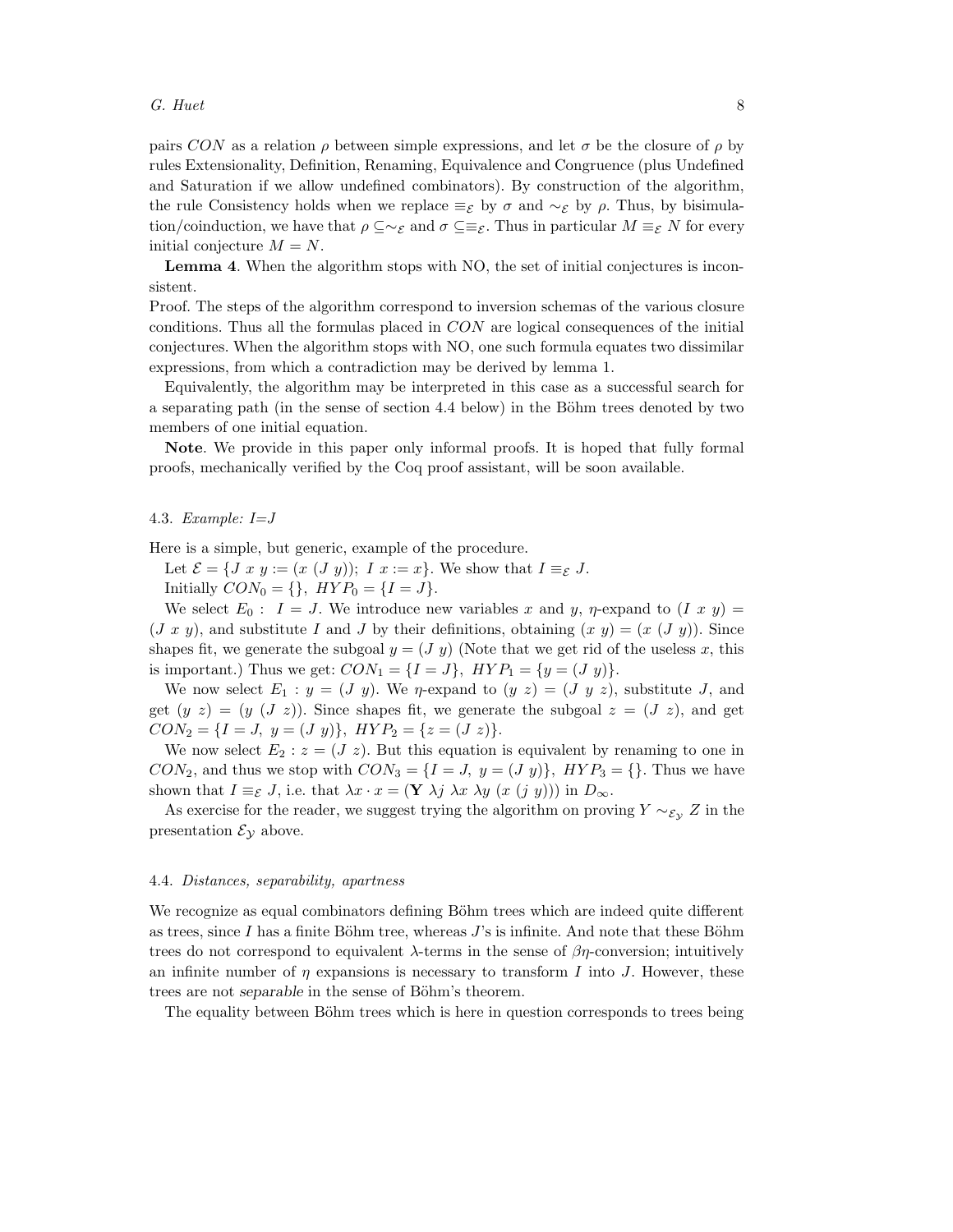hereditarily of the same shape, where the shape of  $\lambda u_1 u_2...u_n u(T_1,...,T_p)$  is  $(n-p, u)$ , and 'hereditarily' means recursing in the  $T_i$ 's, after possible  $\eta$ -expansion to the same prefix. Equivalently, we may define equality as non-separability, with two trees being separable if their distance is greater than  $0$ , where now the distance between two Böhm trees is  $2^{-h}$  where h is the length of a minimum separating path for the two trees, in the sense of (Huet 1993). Intuitively, a separating path is a virtual path through  $\eta$ expansions of the two trees, where the corresponding subterms are of different shapes. Böhm's theorem, in the slightly different context of  $\lambda$ -calculus, shows that a separating path permits to construct a uniform context which separates the two original  $\lambda$ -terms, in the sense of  $\beta$ -reducing to respectively  $\lambda x y \cdot x$  and  $\lambda x y \cdot y$ .

The idea of defining equality as non-separability has a long history. This notion is already implicit in Leibniz' equality. More recently, the idea was systematically applied to von Plato's treatment of constructive geometry (von Plato 1995). This conforms to the view of mathematical modelling of reality up to the precision of measuring instruments. It is thus quite natural to define separability with some measure  $d$ :

$$
X \neq Y \quad =_{def} \quad dXY > 0.
$$

Remark that if d is an ultrametric, i.e. if  $dXX = 0$  and  $dXZ \geq max\{dXY, dYZ\}$ , then separability is an *apartness* relation, that is:  $\neg X \neq X$  and  $X \neq Z \Rightarrow \forall Y \ X \neq Y \lor Y \neq Z$ and its opposite (i.e. equality) is by construction an equivalence relation. This gives a general methodology for constructive mathematical modelling, from measure to separability to equality.

## 5. Applications and further investigations

The formalism of guarded combinators is extremely simple, but powerful, since it combines in one notion combinatory logic and recursion (as opposed to indirectly coding up recursion by a fixpoint combinator). Furthermore it accomodates (mutually recursive) definitions. It has the flavor of machine code, with combinators playing the role of program addresses, and parameterization the role of register transfer. The notion of guard gives to its execution a dataflow flavor: at each combinator invocation, when enough arguments are provided for it to fire, one grain of information is computed.

This formalism is thus a good candidate for a sort of basic programmming language for communicating processes: overall computation may be infinite, but no process may loop without producing information, in sharp contrast to pure  $\lambda$ -calculus, or non-guarded recursion. For instance, it would be interesting to investigate closely in what way it relates to applicative programming languages proposed for describing reactive processes. Lustre is a particularly good candidate. Recently, Caspi and Pouzet have shown that a functional extension to Lustre could be implemented in a kernel of recursively defined primitives for stream manipulations (Caspi and Pouzet 1995). This kernel can be represented in a rather direct way as a set of regular combinators.

Many further investigations are needed to make practical such an application. For instance, there are several alternative ways to represent data structures or more complex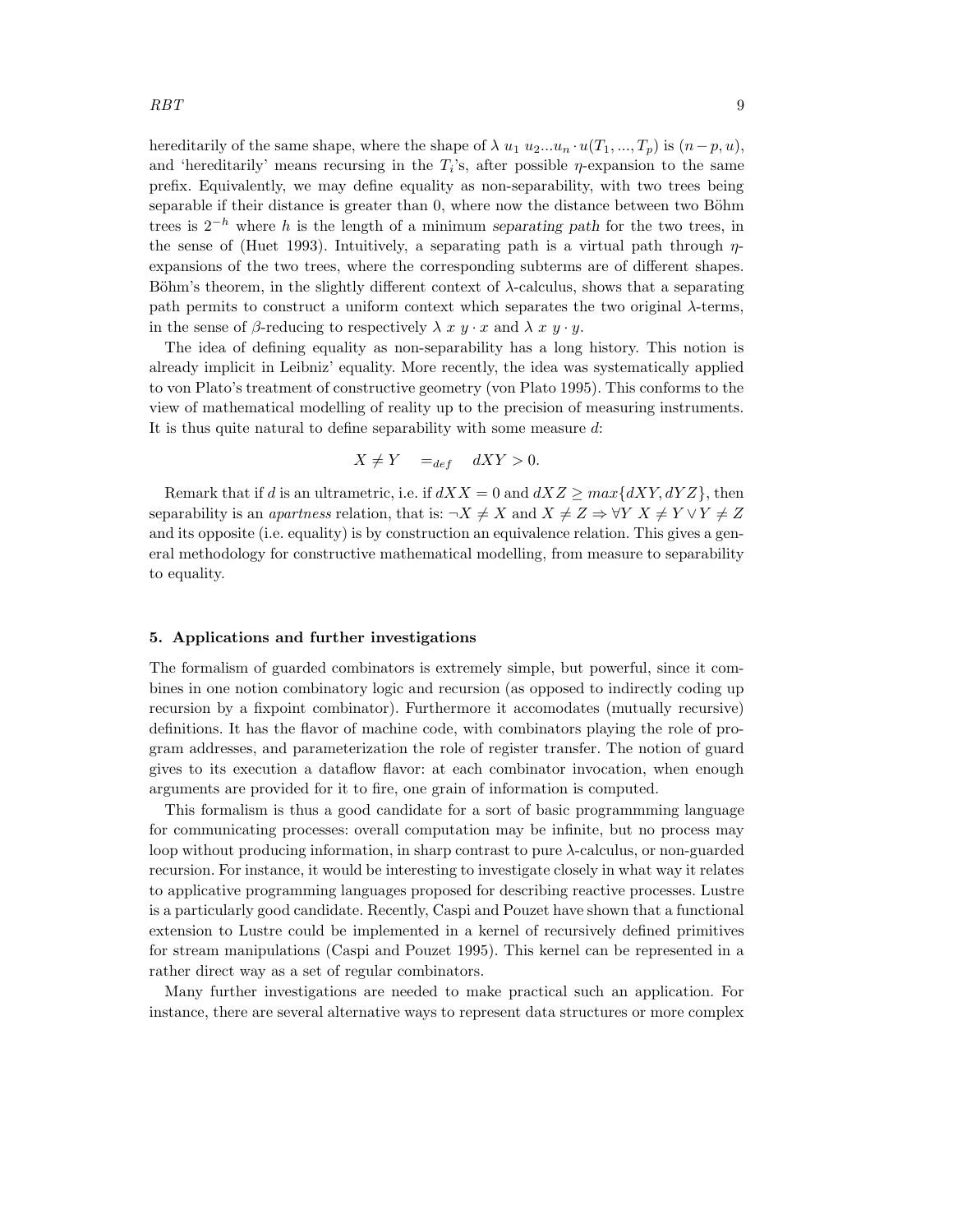control structures. An exemple is given in (Huet and Laulhère 1997) which considers the encoding of finite-state transducers as regular Böhm trees.

The algorithmic aspects of the decision procedure remain to be investigated. If no constraint is put on the way combinators mutually recurse, in the worst case the number of parameters of such calls may be of the same order as the size of the system, in which case the algorithm may have exponential behaviour. If mutual recursion is checked with further devices, such as local sections with hierarchical scoping we may hope to improve the bounds and obtain an algorithm which will scale up to realistic sizes. Sharing techniques from BDD technology may also prove useful in this context.

Finally, application of this formalism to typed systems, in particular to proof assistants where Böhm trees may represent sequent calculus partial proofs, in the manner of (Herbelin 1995), remains to be investigated. In particular, the Extensionality rule needs to be constrained (for instance with a notion of  $\eta$ -long normal form).

Acknowlegment. We thank Martin Abadi and Gilles Dowek for their judicious remarks.

#### References

- H. Barendregt. The Lambda-Calculus: Its Syntax and Semantics. North-Holland (1980).
- C. Böhm. Alcune proprietà delle forme  $\beta \eta$ -normali nel  $\lambda K$ -calcolo. Pubblicazioni dell'Istituto per le Applicazioni del Calcolo N. 696, Roma, 1968.
- C. Böhm, M. Dezani-Ciancaglini, P. Peretti and S. Ronchi della Rocca. A discrimination algorithm inside  $\lambda - \beta$ -Calculus. Theoretical Computer Science 8 (1979), 271–291.
- C. Böhm, A. Piperno and E. Tronci. Solving equations in Lambda-Calculus. In Logic Colloquium'88, Eds Ferro, Bonotto, Valentini and Zanardo, North-Holland (1989).
- P. Caspi and M. Pouzet. A functional extension to Lustre. International Symposium on Languages for Intentional Programming, Sydney, May 1995.
- M. Coppo, M. Dezani-Ciancaglini and S. Ronchi della Rocca. (Semi-)separability of finite sets of terms in Scott's  $D_{\infty}$  models of the  $\lambda$ -calculus. In Proc. 5th ICALP, Eds G. Ausiello and C. Böhm, LNCS 62 (1978), 142-164.
- C. Coquand and T. Coquand. On the definition of reduction for infinite terms. C. R. Acad. Sci. Paris, t. 323, Série I, p. 553–558 (1996).
- B. Courcelle, G. Kahn et J. Vuillemin. Algorithmes d'équivalence et de réduction à des expressions minimales dans une classe d'équations récursives simples. Proceedings ICALP 74, Springer-Verlag.
- R. David and K. Nour. Une preuve syntaxique de l'équivalence opérationnelle de deux λ-termes. Private communication.
- E. Gim´enez. Codifying guarded definitions with recursive schemes. Proceedings of the 1994 Workshop on Types for Proofs and Programs, LNCS 996 (1995) 39–59. Extended version of the paper available by ftp at lip.ens-lyon.fr:/pub/Rapports/RR/RR95/RR95-07.ps.Z.
- E. Giménez. Co-inductive types in Coq. Documentation included in the release of Coq V6.1. Available by ftp at ftp.inria.fr:INRIA/Projects/coq/coq/V6.1.beta.
- H. Herbelin. Séquents qu'on calcule : de l'interprétation du calcul des séquents comme calcul de  $\lambda$ -termes et comme calcul de stratégies gagnantes. Thèse, U. Paris 7, 1995.
- J. R. Hindley and J. P. Seldin. Introduction to Combinators and λ-Calculus. Cambridge University Press.